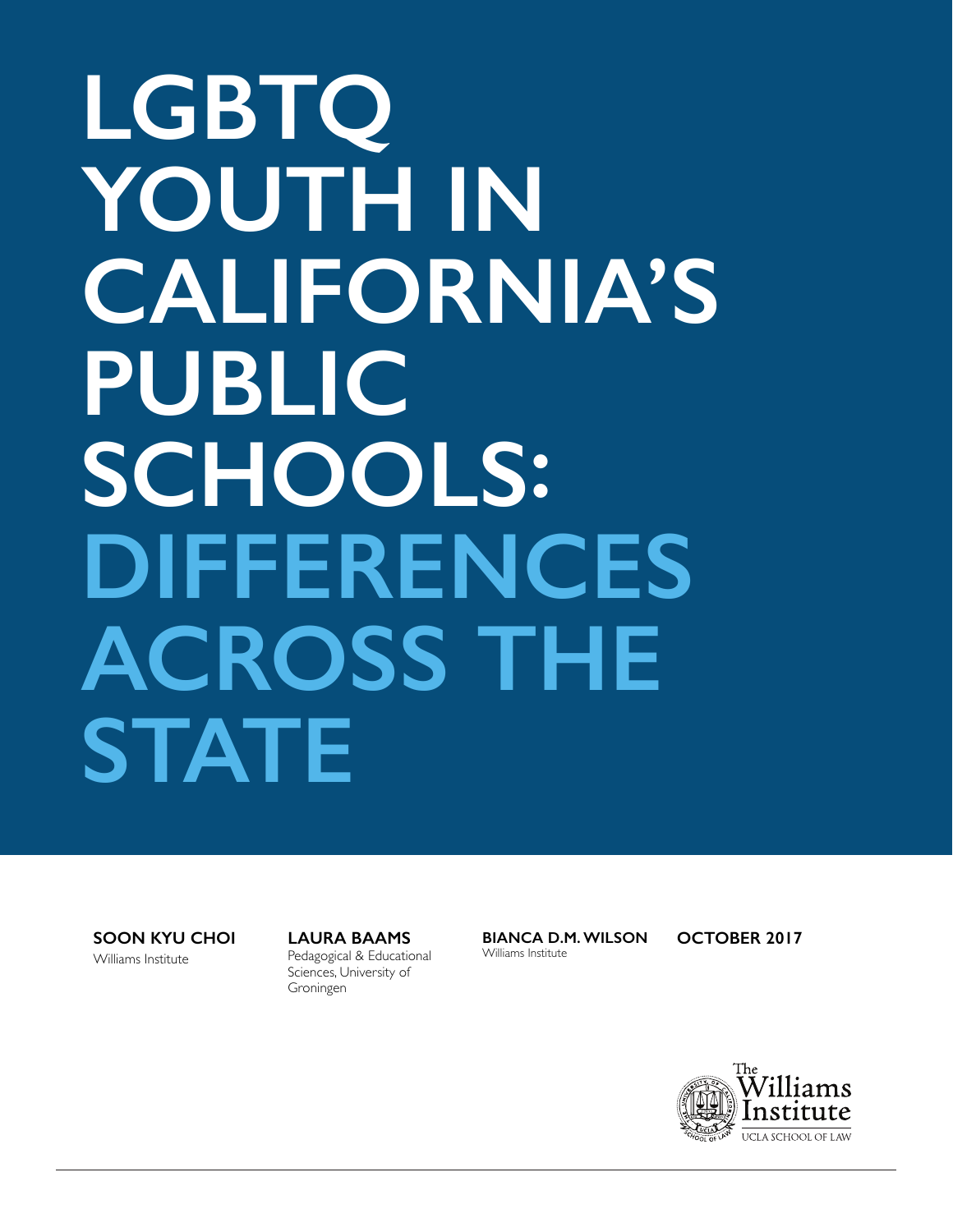# ABOUT THE AUTHORS

### **SOON KYU CHOI**

Public Policy Analyst at the Williams Institute; She specializes in LGBT health research project coordination and the study of LGBTQ youth in social services.

#### **DR. LAURA BAAMS**

Assistant Professor of Pedagogical and Educational Sciences at the University of Groningen, the Netherlands. Her work addresses health disparities among LGBTQ youth, and how these can be exacerbated or diminished by social contextual factors. Dr. Baams was also a Postdoctoral fellow at the Population Research Center; Human Development and Family Sciences, at the University of Texas at Austin.

#### **DR. BIANCA D.M. WILSON**

The Williams Institute Rabbi Barbara Zacky Senior Scholar of Public Policy, at the University of California, Los Angeles; Her research focuses on intersections of race, sexual orientation, gender/ gender identity, and class in the context of health and wellbeing, including the study of disparities among LGBTQ youth in state systems.

#### **ACKNOWLEDGMENTS**

The authors thank Lisa Cisneros of California Rural Legal Assistance, Ian Holloway of the UCLA Department of Social Welfare, and Jocelyn Samuels of the Williams Institute, for their review of the report. The authors also thank Out In Tech organization for webpage design of this report's findings.

### **CITATION**

Choi, S.K. Baams, L., & Wilson, B.D.M. (2017). LGBTQ Youth in California's Public Schools: Differences across the State. Los Angeles: The Williams Institute

### **ABOUT THE WILLIAMS INSTITUTE**

The Williams Institute is dedicated to conducting rigorous, independent research on sexual orientation and gender identity law and public policy. A think tank at UCLA Law, the Williams Institute produces high-quality research with real-world relevance and disseminates it to judges, legislators, policymakers, media and the public. These studies can be accessed at the Williams Institute website.

# FOR MORE INFORMATION

The Williams Institute, UCLA School of Law Box 951476 Los Angeles, CA 90095-1476 (310) 267-4382 | williamsinstitute@law.ucla.edu | williamsinstitute.law.ucla.edu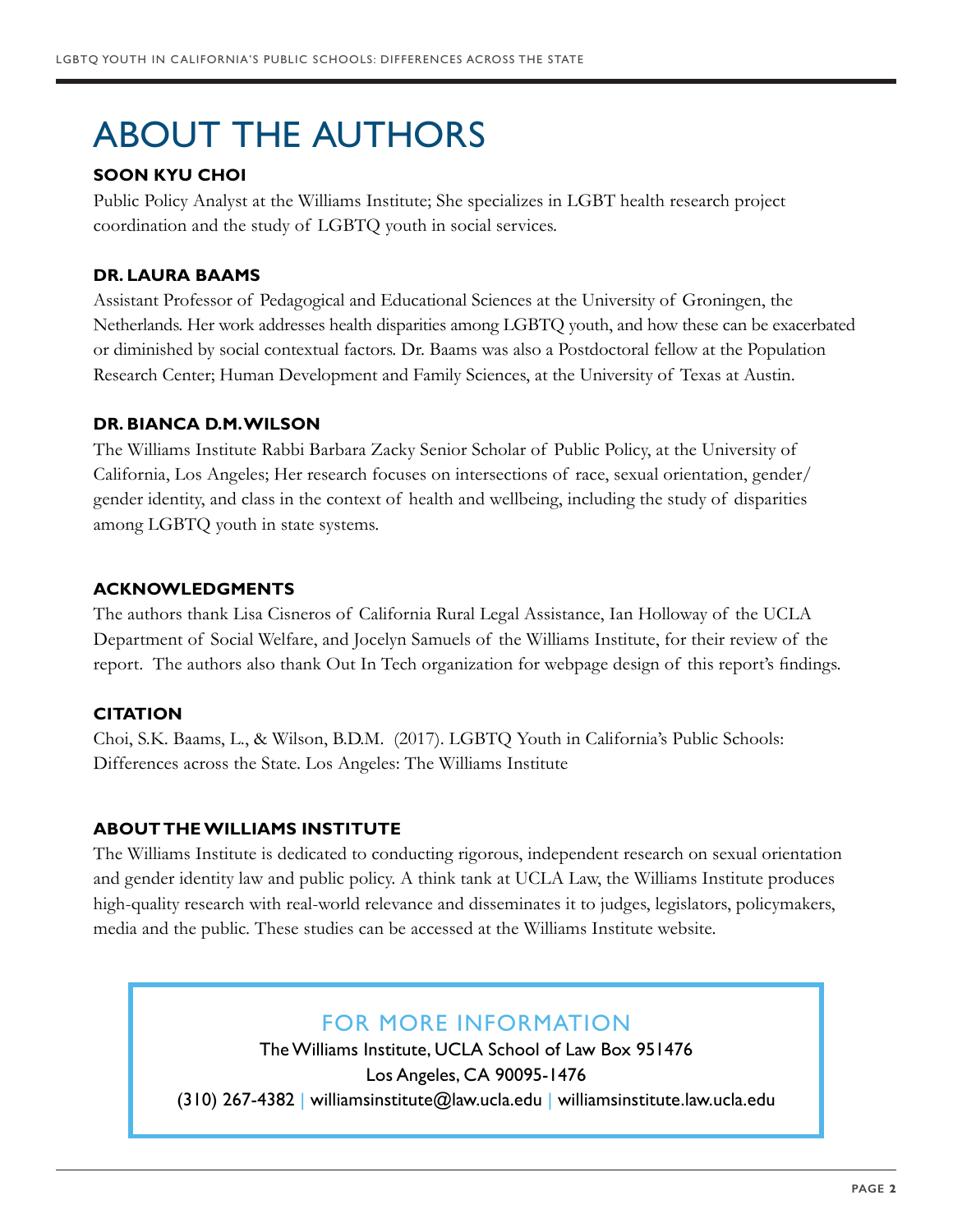# **CONTENTS**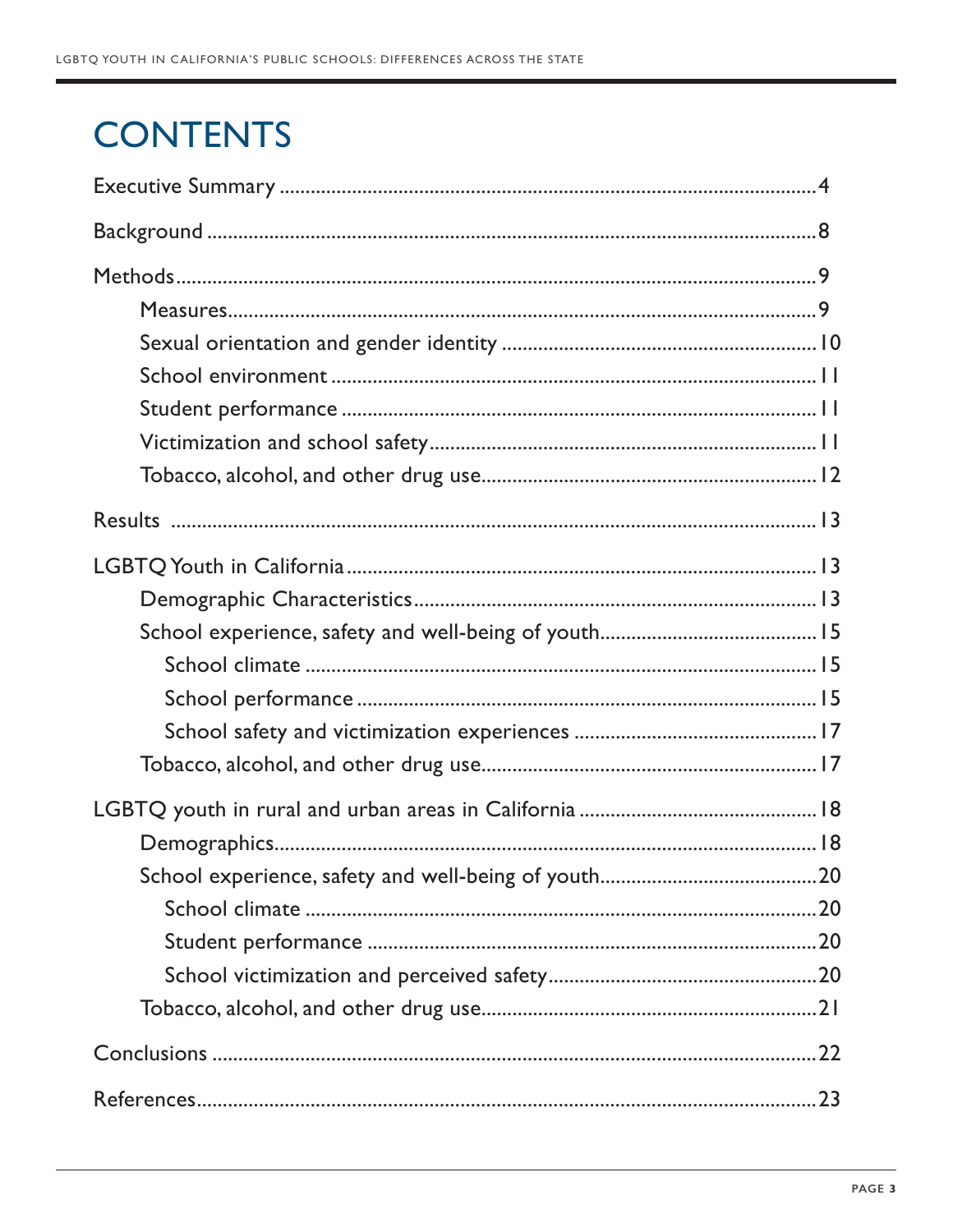# EXECUTIVE SUMMARY

In California, like a few other states, there are a host of state-level laws that are intended to protect lesbian, gay, bisexual, transgender or questioning (LGBTQ) youth from the types of disparities observed in national or other-state specific research. These laws prohibit discrimination based on sexual orientation and gender identity within schools and foster homes, require LGBT-inclusive cultural and historical education in schools and LGBTQ-inclusive sex and health education, and enumerate these social statuses within anti-bullying statutes.<sup>1</sup> Though there are state-wide protective laws, California is a highly diverse state and there are likely to be variations in how the laws are implemented across regions. In this complex context, the current report examined whether LGBTQ and non-LGBTQ youth in California differed on key indicators related to school experiences and well-being. The report also assessed differences in school outcomes and well-being between LGBTQ and non-LGBTQ youth by rural and urban areas and within six regions in California to assess any geographic disparities.2

We used the California Student Survey (CSS) and the California Healthy Kids Survey (CHKS) to understand the experiences of California youth and the ways sexual orientation and gender identity are related to their well-being. Both are large scale surveys conducted within middle and high schools in the state. Specifically, we used the CSS dataset, which is representative of the state youth population, to look at differences between LGBTQ and non-LGBTQ youth in terms of their demographic information, school climate, victimization reports, and substance use at the state level. We used the CHKS dataset to examine differences between LGBTQ and non-LGBTQ youth by rural and urban areas and within six regions in California. Regional analysis available in the Addendum.

# **MAIN FINDINGS**

# **LGBTQ Youth Estimates**

• Overall, 10.3% of California's students in public middle and high schools identified as LGBTQ. In rural areas, 10.0% of students surveyed identified as LGBTQ. In urban areas, 10.5% of students surveyed identified as LGBTQ.

<sup>1.</sup> Welfare & Institutions Code Section 16001.9 (24); California Comprehensive Sex Education Law (SB 71); FAIR Education Act (Education Code Sections 51204.5 and 60040); California Education Code Section 51500; California Education Code Section 220; California Education Code Section 221.5.

<sup>2.</sup> Regions include: Bay Area, Southern California without Los Angeles, Los Angeles County, Central/Southern Farm, Central Valley, and North and Mountain region. These regions are defined by the California Department of Social Services/Data Analysis and Publications Branch (2001).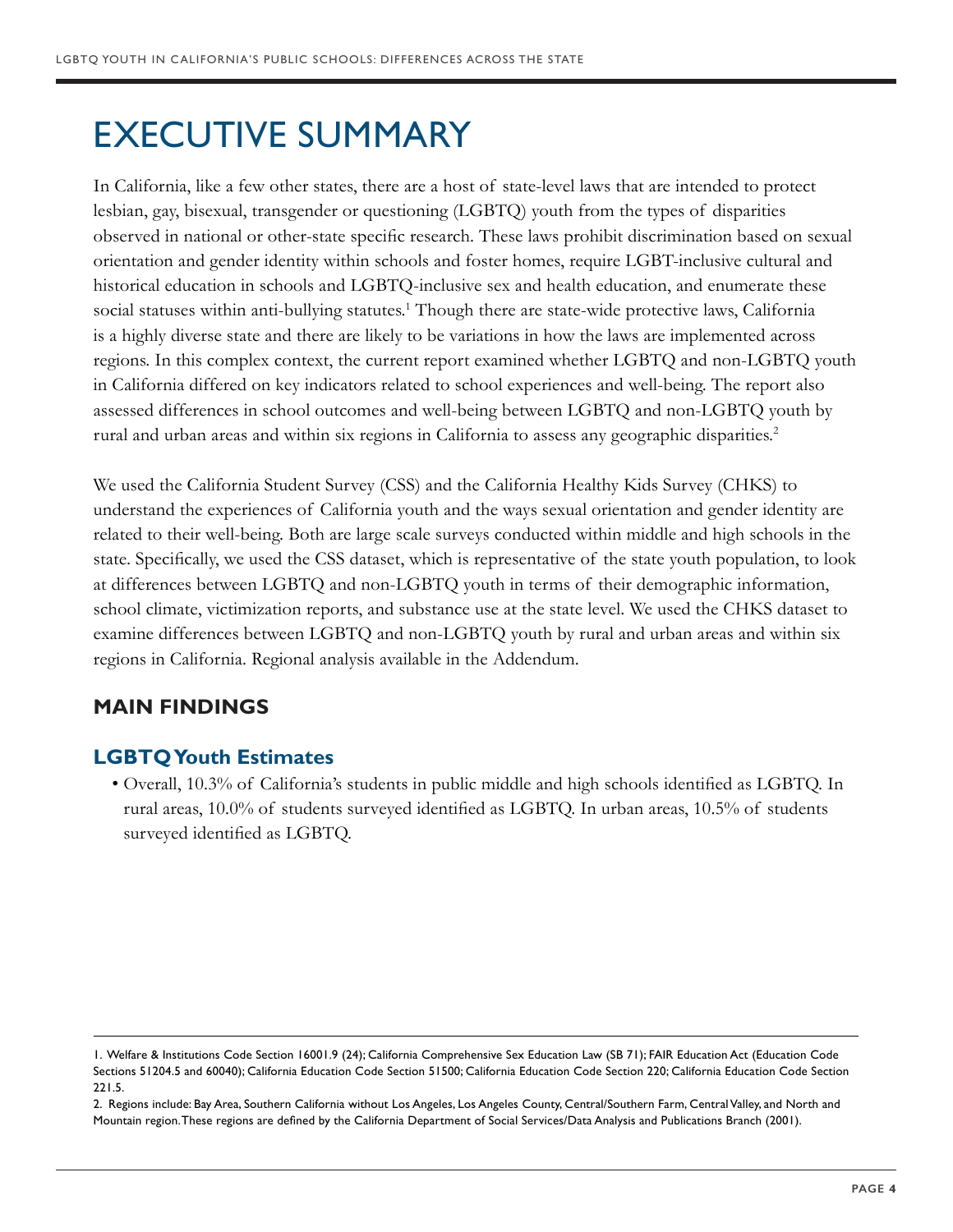### **School Environment**

- Across the state, LGBTQ youth reported having less meaningful school participation, lower expectations from adults, fewer caring adult relationships at school, and a lower level of school connection than non-LGBTQ youth.
- LGBTQ youth in rural areas experienced a more negative school environment than LGBTQ youth in urban areas. LGBTQ youth in rural communities reported lower levels of school connectedness, fewer caring adult relationships, and less meaningful participation at school than urban LGBTQ youth.
- Analyses by rural and urban areas and within regions showed that LGBTQ youth were more likely to attend non-traditional schools, which are mostly continuation and alternative schools, than non-LGBTQ youth.



Note: \*\*\*p< .001 significance between rural and urban LGBTQ youth.

### **School Performance**

• Overall, LGBTQ youth had lower grades and more school absences in the past year compared to non-LGBTQ youth in California. However, there were no significant differences in school performance levels between LGBTQ and non-LGBTQ youth in rural and urban areas.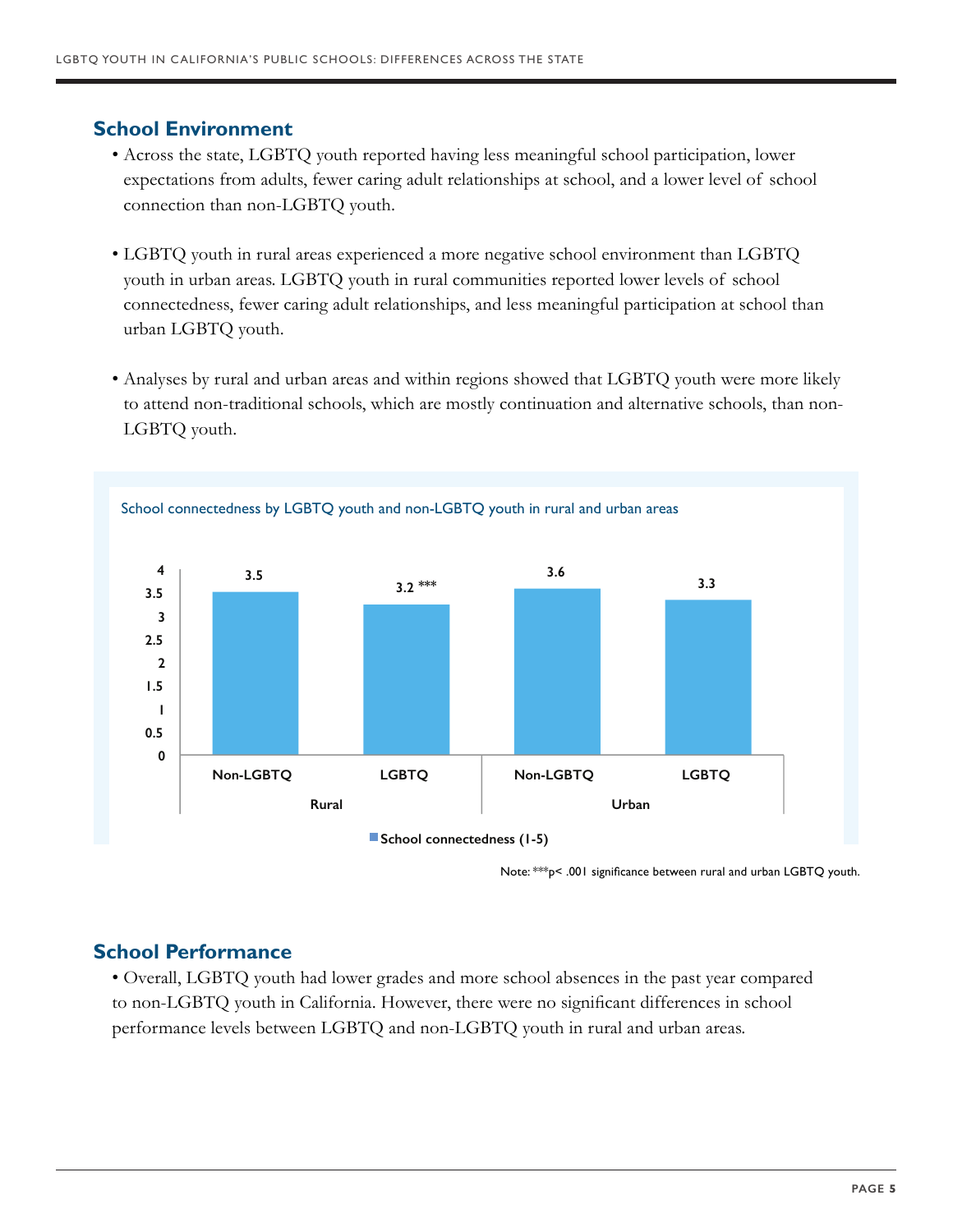# **School Safety and Victimization Experiences**

• LGBTQ youth reported higher rates of experiencing victimization in the form of verbal and physical harassment and abuse compared to non-LGBTQ youth. LGBTQ youth also reported feeling less safe at school than their non-LGBTQ peers.



• When looking at geographic differences in terms of rural and urban areas, LGBTQ youth in rural areas reported higher levels of feeling unsafe at school compared to urban LGBTQ youth.



Note: \*\*p< .01 significance between rural and urban LGBTQ youth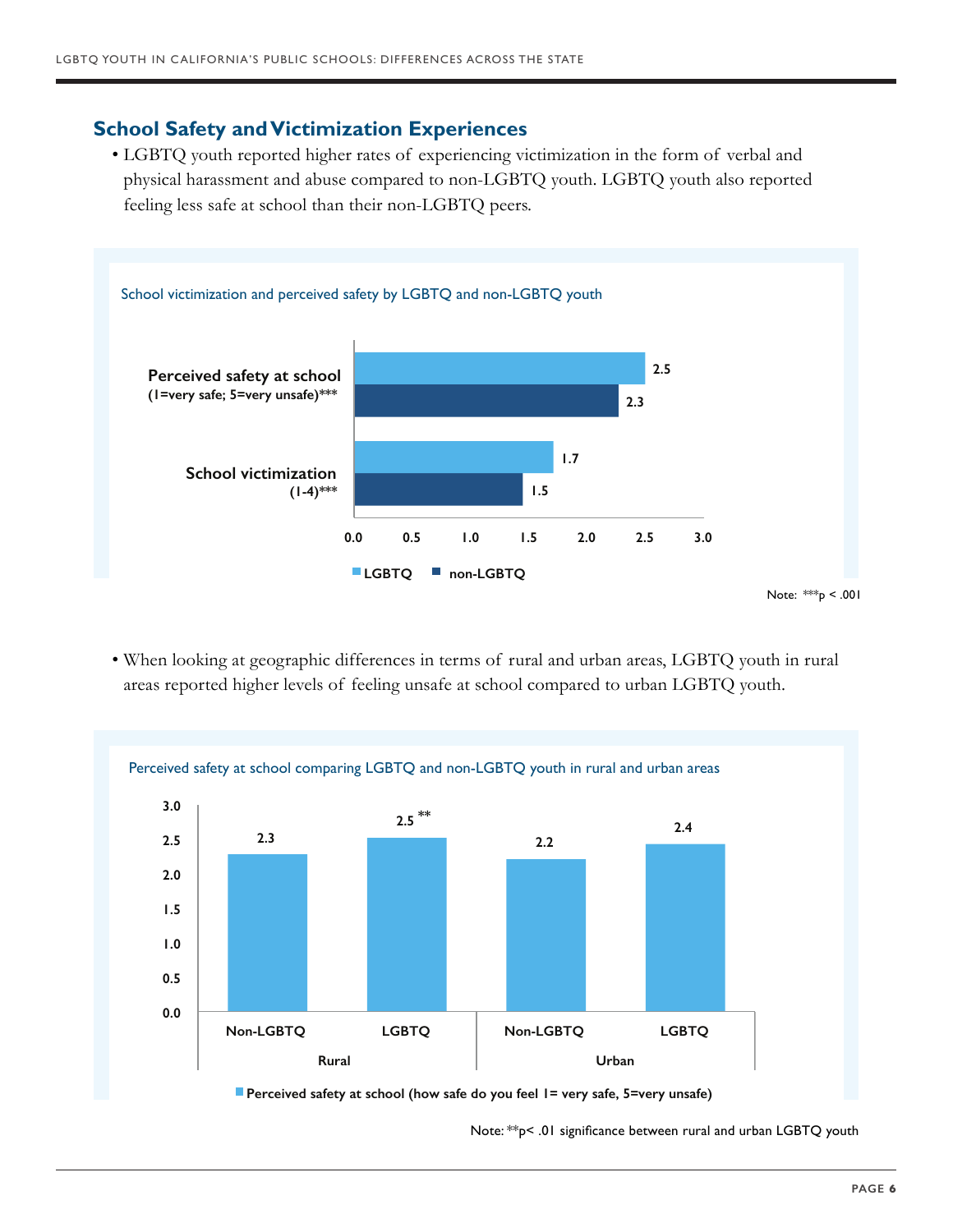# **Tobacco, Alcohol, and Other Drug Use**

• Overall, LGBTQ youth reported more frequent usage of cigarettes and marijuana compared to non-LGBTQ youth over their lifetime and more frequent use of cigarettes, alcohol, and marijuana in the past 30 days. LGBTQ youth in rural areas reported higher levels of lifetime cigarette use compared to urban LGBTQ youth. There were no differences in marijuana and alcohol use among rural and urban LGBTQ and non-LGBTQ youth.

This study demonstrated that LGBTQ youth across the state experienced disparities in school climate, victimization reports, and substance use. The research also highlighted the regional diversity of California by pointing out the significance of various experiences of youth in rural versus urban areas. The findings showed that where LGBTQ youth lived and went to school mattered for their experiences with school safety, school climate, and cigarette use. Future public policy and community-based research projects should focus on better understanding how rural settings may create challenges, as well as potential resources, for LGBTQ youth. These results may also inform social action and interventions for LGBTQ youth state-wide.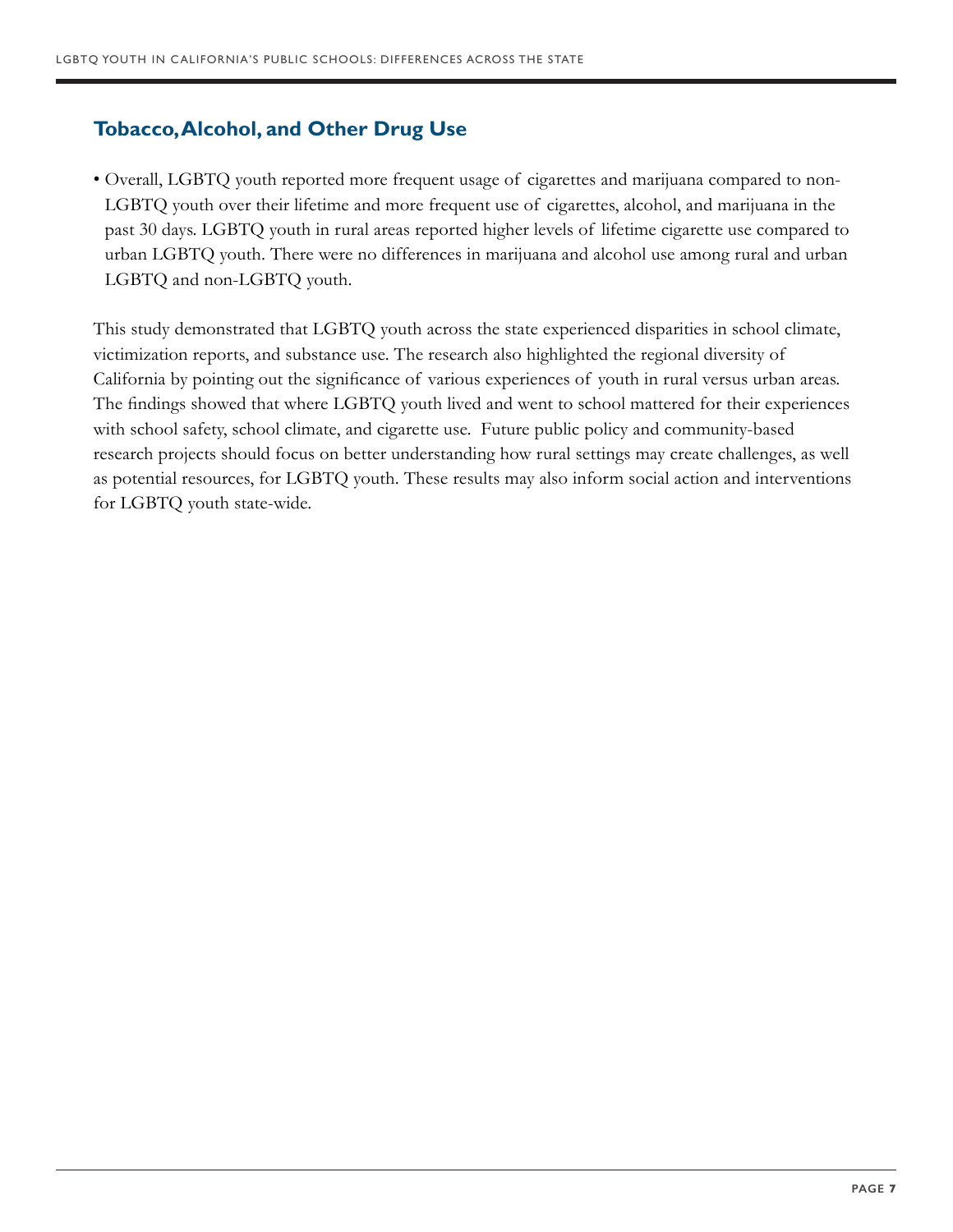# BACKGROUND

Nationally, research has shown that lesbian, gay, bisexual, transgender, or questioning (LGBTQ) youth experience high rates of victimization and discrimination while at school and often feel that school is unsafe (Kosciw, et al., 2016). Many LGBTQ youth also report their schools partake in and condone LGBT-discriminatory policies and practices in the form of allowing anti-LGBT remarks from classmates and teachers, implementing disciplinary actions for gender nonconforming expression, and discouraging LGBTQ students from school activity participation (Kosciw, et al., 2016). LGBTQ youth also face difficulties at home as they often experience verbal and physical harassment and rejection from family members once they disclose their sexual or gender minority identity (D'Augelli et al, 1998; Berberet, 2006). Such stigma, stressors, and experiences are related to worse educational outcomes (Kosciw, et al., 2016), poor mental health (Meyer, 2003), and negative health behaviors, such as drug and alcohol usage (Kann et al., 2016).

In California, like a few other states, there are a host of state-level laws that are intended to protect LGBTQ youth from the types of negative experiences observed throughout the U.S. These laws prohibit discrimination based on sexual orientation and gender identity within schools and foster homes, require LGBT-inclusive cultural and historical education in schools and LGBTQ-inclusive sex and health education, and enumerate these social statuses within anti-bullying statutes.<sup>3</sup> Though there are state-wide protective laws, California is a highly diverse state and, as such, there are varying experiences across regions. One report found that while Los Angeles County and the San Francisco Bay Area had high LGBT-affirming social climates, Central/Southern Farm region had the lowest social acceptance rate of LGBT individuals in California (Williams Institute, 2015). The Central/Southern Farm region also had a 28% college completion rate among LGBT individuals which was lower than that of LGBT individuals in the Southern (33%) and Midwest (29%) regions of the U.S. (Williams Institute, 2015). Analysis by rural and urban areas and within regions is also important because qualitative information from youth advocates and legal service organizations indicate LGBTQ youth in rural settings face additional challenges with limited resources and access to LGBTQ youth communities and services (Bell & Valentine, 1995; Pace, 2004; Oswald & Culton, 2003; California Rural Legal Assistance Inc, 2014).

In this complex sociopolitical context, the current report examined whether LGBTQ and non-LGBTQ youth in California differed on key indicators related to school experiences and well-being. The report also assessed differences in school outcomes and well-being between LGBTQ and non-LGBTQ youth by rural and urban areas and within six regions in California.<sup>4</sup>

<sup>3</sup> Welfare & Institutions Code Section 16001.9 (24); California Comprehensive Sex Education Law (SB 71); FAIR Education Act (Education Code Sections 51204.5 and 60040); California Education Code Section 51500; California Education Code Section 220; California Education Code Section 221.5.

<sup>4</sup> Regions include: Bay Area, Southern California without Los Angeles, Los Angeles County, Central/Southern Farm, Central Valley, and North and Mountain region. These regions are defined by the California Department of Social Services/Data Analysis and Publications Branch (2001).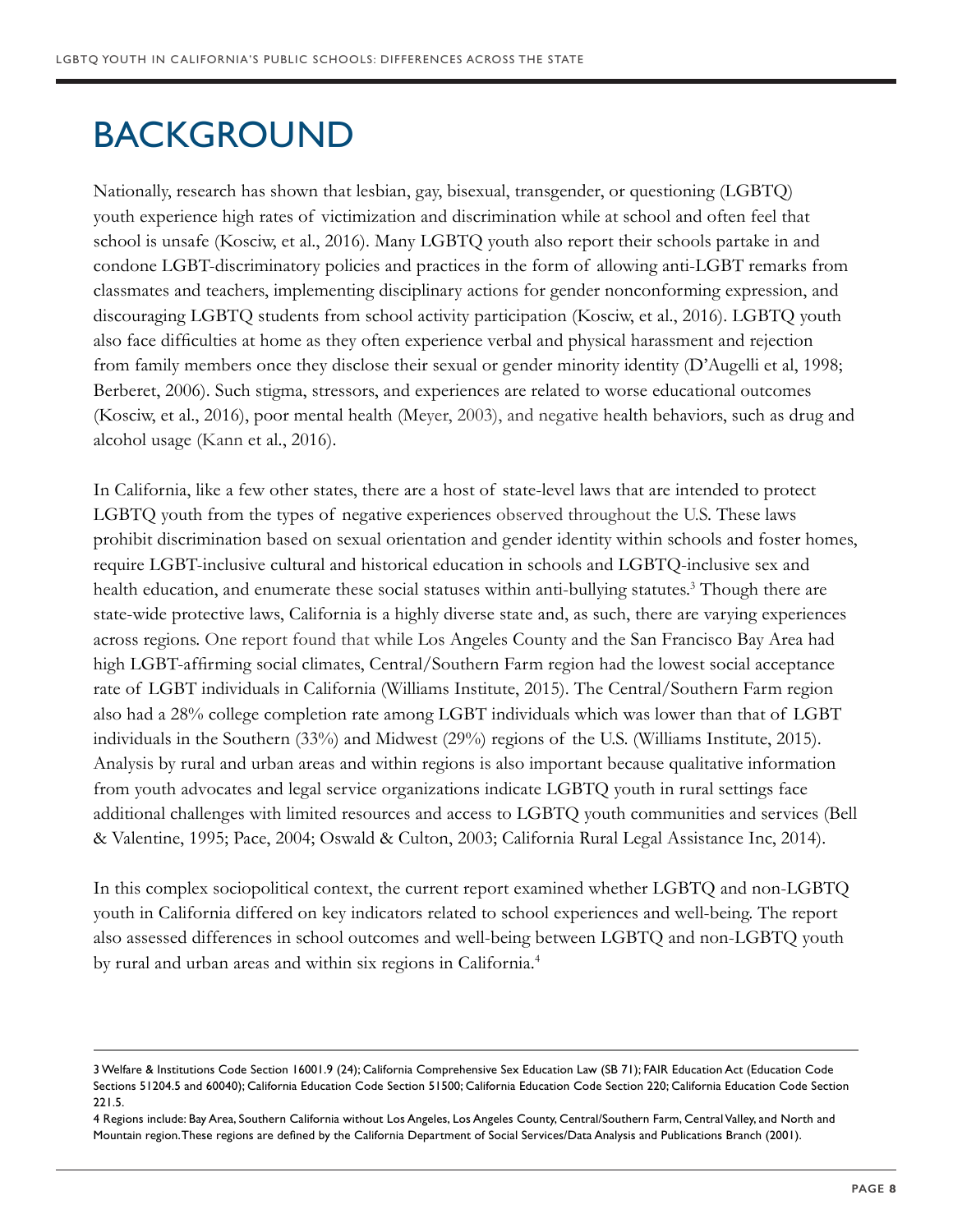# **METHODS**

In this report, the California Student Survey (CSS) and the California Healthy Kids Survey (CHKS) datasets were used to study disparities in school experience and well-being between LGBTQ and non-LGBTQ youth in California's public schools.

The 2013-2015 biennial statewide CSS data are a randomly–selected sample of middle and high school students  $(7<sup>th</sup>, 9<sup>th</sup>, and 11<sup>th</sup> graders)$ . This dataset includes two modules: a Core module that assessed key indicators related to school experience and student performance, and an Alcohol and Other Drugs (AOD) supplemental module that examined students' experiences with alcohol and drugs. Results from the Core module (105 schools participated) and AOD module (69 schools participated) were reported separately in this report because of the sample size difference. Results from both modules are representative of California's student population.

Schools volunteered to participate in the CHKS annual data and thus the dataset is not a randomlyselected sample of schools nor representative at the state, region, or county level. However, a larger number of schools were included in the dataset, providing information about schools by county and region. For this report, we used 2013-2014 data from 49 counties<sup>5</sup> and 2014-2015 data from the 6 counties<sup>6</sup> that did not participate in the 2013-2014 CHKS to get a close to complete dataset of all 58 counties in California.<sup>7</sup> Sierra County is not included in the analysis because no school in Sierra County participated in CHKS during 2013-2015. Santa Cruz and Sonoma County were also excluded in the analysis because the sexual orientation and gender identity question was not part of the survey administered in those schools at that time.

Analysis comparing rural and urban located schools and regional analysis found in the addendum of this report used the combined CHKS data. Data are only representative of the students who participated in the survey and are not representative of the region or of all Californian schools in rural or urban areas.

### **Measures**

Measures used in this report are structured identically in both the CSS and CHKS surveys.

5 2013-2014 counties include: Los Angeles, Orange, Riverside, San Bernardino, San Diego, Santa Barbara, Ventura, Alameda, Contra Costa, Marin, Napa, San Francisco, San Mateo, Santa Clara, Solano, Fresno, Imperial, Kern, Kings, Madera, Merced, Monterey, San Benito, San Joaquin, San Luis Obispo, Stanislaus, Tulare, Colusa, El Dorado, Placer, Sacramento, Yolo, Alpine, Amador, Butte, Calavera, Del Norte, Glenn, Humboldt, Lake, Mariposa, Mendocino, Modoc, Mono, Nevada, Plumas, Siskyou, Tehama, Tuolumne

6 2014-2015 counties include: Sutter, Yuba, Inyo, Lassen, Shasta, Trinity

7 We did not combine 2013-2014 and 2014-2015 data from the same counties to minimize any chance of duplicate respondents who may have taken the survey in both years.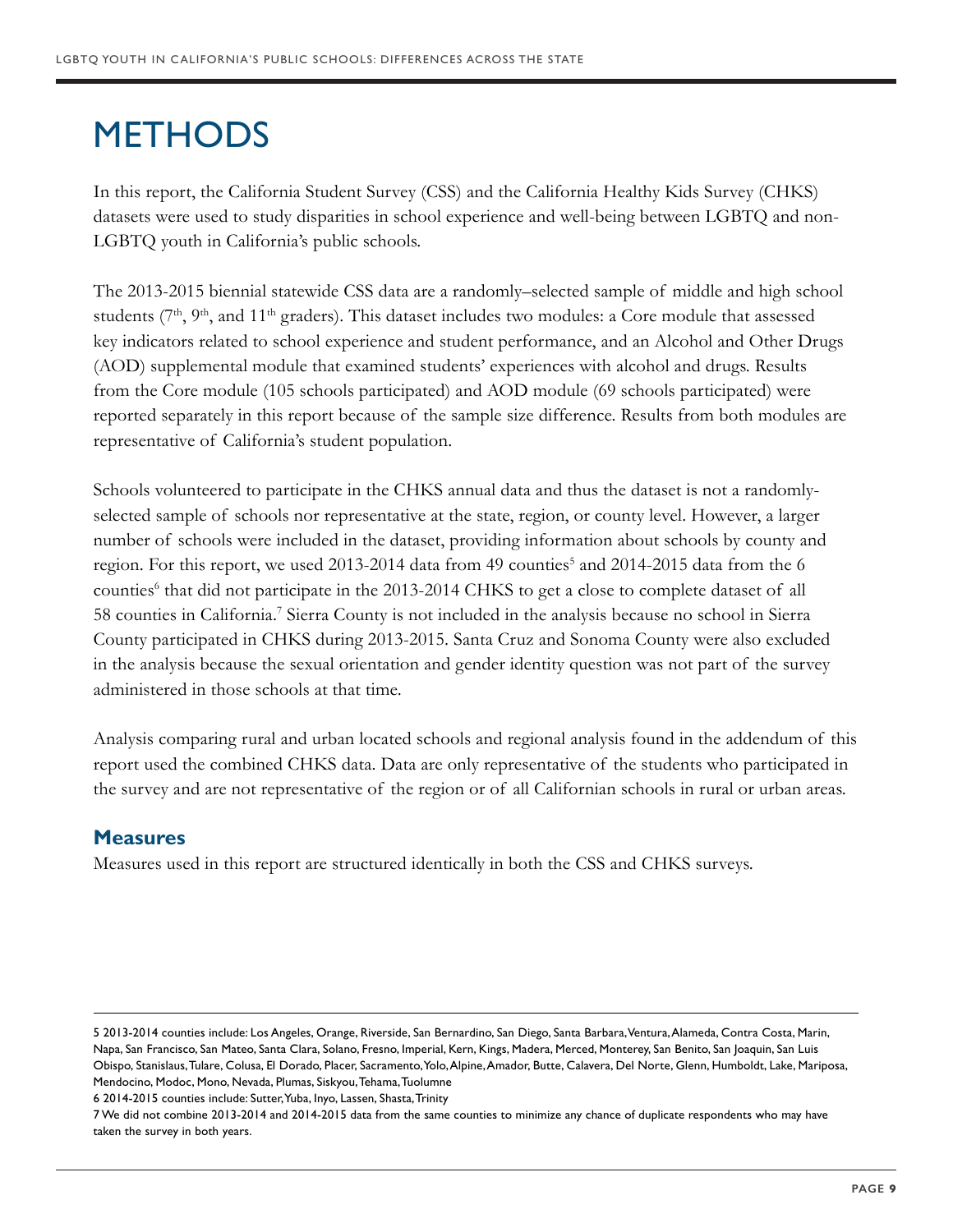#### **SEXUAL ORIENTATION AND GENDER IDENTITY**

Sexual orientation and gender identity was measured with one item that allowed for more than one response:

Figure 1 shows the distribution of the sexual orientation and gender identity of California's youth population. The majority of youth (83%) identified as heterosexual (marked only heterosexual, heterosexual and unsure, or heterosexual and decline). About 4% identified as LGB (and not transgender) (marked only LGB, LGB and unsure, or LGB and decline) and 4.5% reported they were unsure (marked only unsure) of their sexual orientation or gender identity.

Which of the following best describes you? (Mark all that apply)

- Heterosexual (straight)
- Gay or Lesbian or Bisexual
- **Transgender**
- Not sure
- Decline to respond

Seven percent declined to respond (marked only decline). Less than 1% identified as transgender (with varying sexual orientations) (marked only transgender, transgender and heterosexual, transgender and LGB, transgender and unsure, transgender and decline).



Note: Unweighted sample n and weighted percentages are categorized.

For this report, LGBTQ students were categorized as any youth who marked LGB, transgender, or unsure (which we interpreted as "questioning"), and the various combinations of options that are described above such as LGB and unsure, LGB and decline, and transgender and heterosexual. Non-LGBTQ students were categorized as youth who marked only heterosexual, heterosexual and unsure, and heterosexual and decline. Students who marked all five options, a combination of four or three options, both heterosexual and LGB, or both unsure and decline, or only decline were not included in the analysis.<sup>8</sup>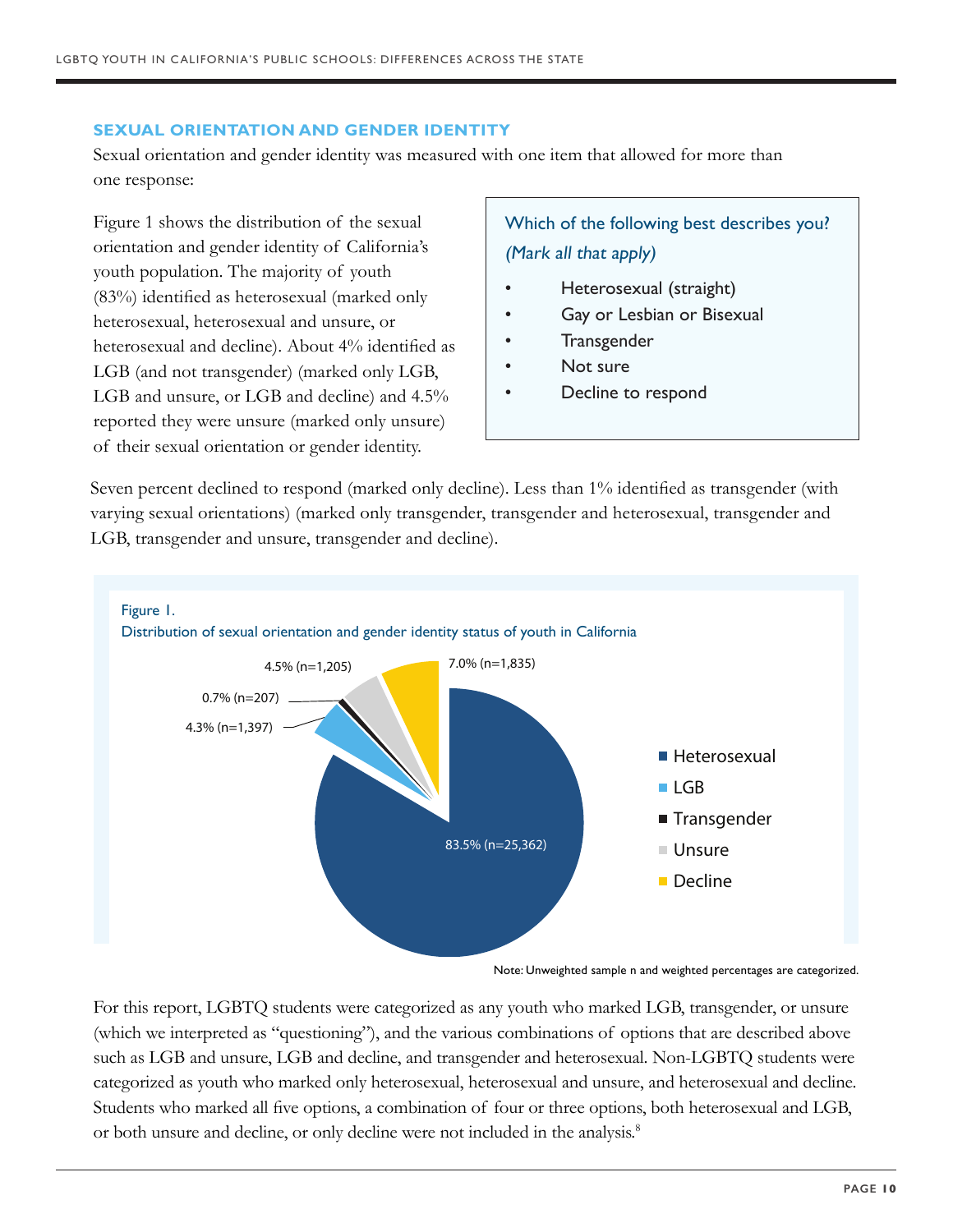#### **SCHOOL ENVIRONMENT**

School environment was measured with four constructs. The school connectedness construct was composed of 5 items assessing the student's degree of connection with the school (i.e., I feel close to people at this school) and was measured using a 1-5 scale with 1 indicating no connection with school and 5 indicating a strong connection with school (CSS data,  $\alpha$ =0.81; CHKS data,  $\alpha$ =0.83). Caring relationship was a 3-item construct assessing whether the student felt there was a teacher or another adult who cared about them (i.e., At my school, there is a teacher or some other adult who notices when I'm not there) on a scale of 1-4, with 1 meaning the student felt no adult cared for them at school and 4 indicating the student had a strong caring relationship with a teacher or adult at school (CSS data,  $\alpha$ =0.79; CHKS data,  $\alpha$ =0.79). *High expectations* construct was also measured on a 1-4 scale and included 3 items assessing whether the student felt there was an adult or teacher at school who had high expectations for the student (i.e., At my school there is a teacher or some other adult who believes I will be a success) (CSS data,  $\alpha$ =0.84; CHKS data,  $\alpha$ =0.84). *Meaningful participation* was a 3-item construct that measured if students felt they had an opportunity to participate in school activities that were meaningful (i.e., At school I help decide things like class activities or rules) on a 1-4 scale (CSS data,  $\alpha$ =0.76; CHKS data,  $\alpha$ =0.77). As with the other school environment constructs, a lower score indicated few opportunities and a score closer to 4 indicated the student felt they had opportunities to participate meaningfully at school.

#### **STUDENT PERFORMANCE**

Grades in the past 12 months and truancy in the past 12 months measured student performance. Students were asked how they would describe the grades they mostly received in school on a scale of 1-8, with 1 being mostly As and 8 being mostly Fs. Students were also asked how many times they skipped school or cut classes in the past 12 months on a 1-6 scale, with 1 being zero times and 6 being more than once a week. The report also assessed reasons for school absence in the past 30 days. Students were provided with a list of reasons and asked to mark all reasons that applied.

#### **VICTIMIZATION AND SCHOOL SAFETY**

Student experience with victimization was measured on a scale of 1-4, with 4 indicating frequent experience (4 or more times) of victimization. The scale included 7 items that measured the number of times a student experienced various types of verbal harassment or physical victimization on school property (i.e. During the past 12 months, how many times on school property have you been afraid of being beaten up?). Cronbach's alphas for the experience with victimization scale in the CSS and CHKS data were 0.80 and 0.81, respectively. Perceived safety at school was measured on a 1-5 scale with 1 indicating a student felt very safe and 5 indicating a student felt very unsafe at school.

8 Across the CSS and CHKS datasets, 0.2-0.3% of the sample marked all 5 answer options, 0.1% marked 4 answer options, 0.3-0.4% marked 3 answer options, 0.4-0.5% marked both heterosexual and LGB, 0.2-0.3% marked both unsure and decline, and 5.1-6.2% marked only decline to the sexual orientation and gender identity measure. These respondents were not included in the analyses.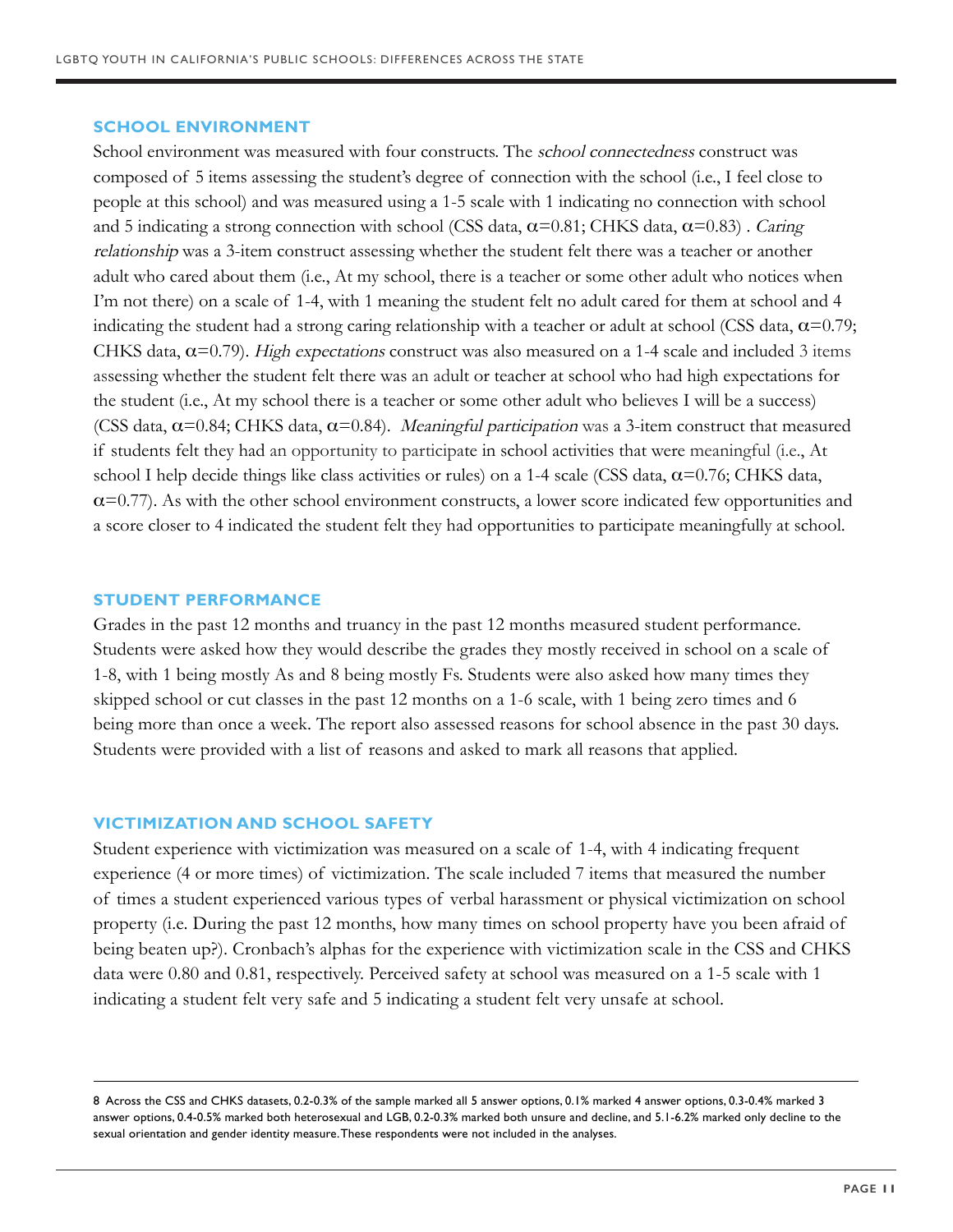#### **TOBACCO, ALCOHOL, AND OTHER DRUG USE**

Lifetime use and use in the past 30 days of cigarettes, alcohol, and marijuana were measured on a 1-6 scale with 1 indicating no use and 6 indicating 7 or more times use. Number of times a student has been drunk on alcohol or high on drugs on school property (1-6 scale) was also assessed.

#### **ANALYSIS PLAN**

All analyses using CSS data were weighted to adjust for the probability of student participation, school non-participation, student non-participation, and representation of grade, gender, and race/ethnicity of students in public schools in California. All analyses using CHKS data were clustered at the school level to account for school effect for respondents from the same school. Statistical comparison tests between LGBTQ and non-LGBTQ youth were conducted for demographic characteristics. Given the descriptive nature of this project, bivariate linear regression analyses were conducted for school experience and well-being outcomes on CSS data. Mixed regression analyses were conducted to account for clustering of schools on CHKS data.

For rural and urban analysis of LGBTQ and non-LGBTQ youth, youth were categorized as residing in a rural or urban area in California by first matching CHKS school zip codes with zip codes from the California Department of Education database. Second, zip codes were matched with rural-urban commuting area (RUCA) zip codes.<sup>9</sup>

All statistically significant differences in outcomes were noted in graphs and figures.

### **Limitations**

These data provided a unique opportunity to understand how LGBTQ youth experienced school systems throughout the state. The use of the CSS data in particular allowed for estimates that are representative of the state's youth population. Nonetheless, a few limitations in the data should be noted. First, the sexual orientation and gender identity measure included both sexual orientation and gender identity measures in one question. Current research recommends surveys ask about sexual orientation separately from gender identity to better understand the different populations and their unique challenges (SMART, 2009; GenIUSS Group, 2014; Temkin et al., 2017). Second, in terms of analyses, we did not control for characteristics such as age or gender when testing outcome differences by LGBTQ and non-LGBTQ youth. Though this limits our understanding of which demographic characteristics impact the outcomes "more", the results below provide important insight into disparities between LGBTQ and non-LGBTQ youth in school experiences and well-being.

<sup>9</sup> Rural-Urban Commuting Area Codes categorize U.S. census tracks based on population density, urbanization, and regular commuting flows. Using these measures, areas are classified into 10 levels with 1 depicting a metropolitan area and 10 a rural commuting area (Economic Research Service). For this report, 1-3 are categorized as "urban" and 4-10 are categorized as "rural".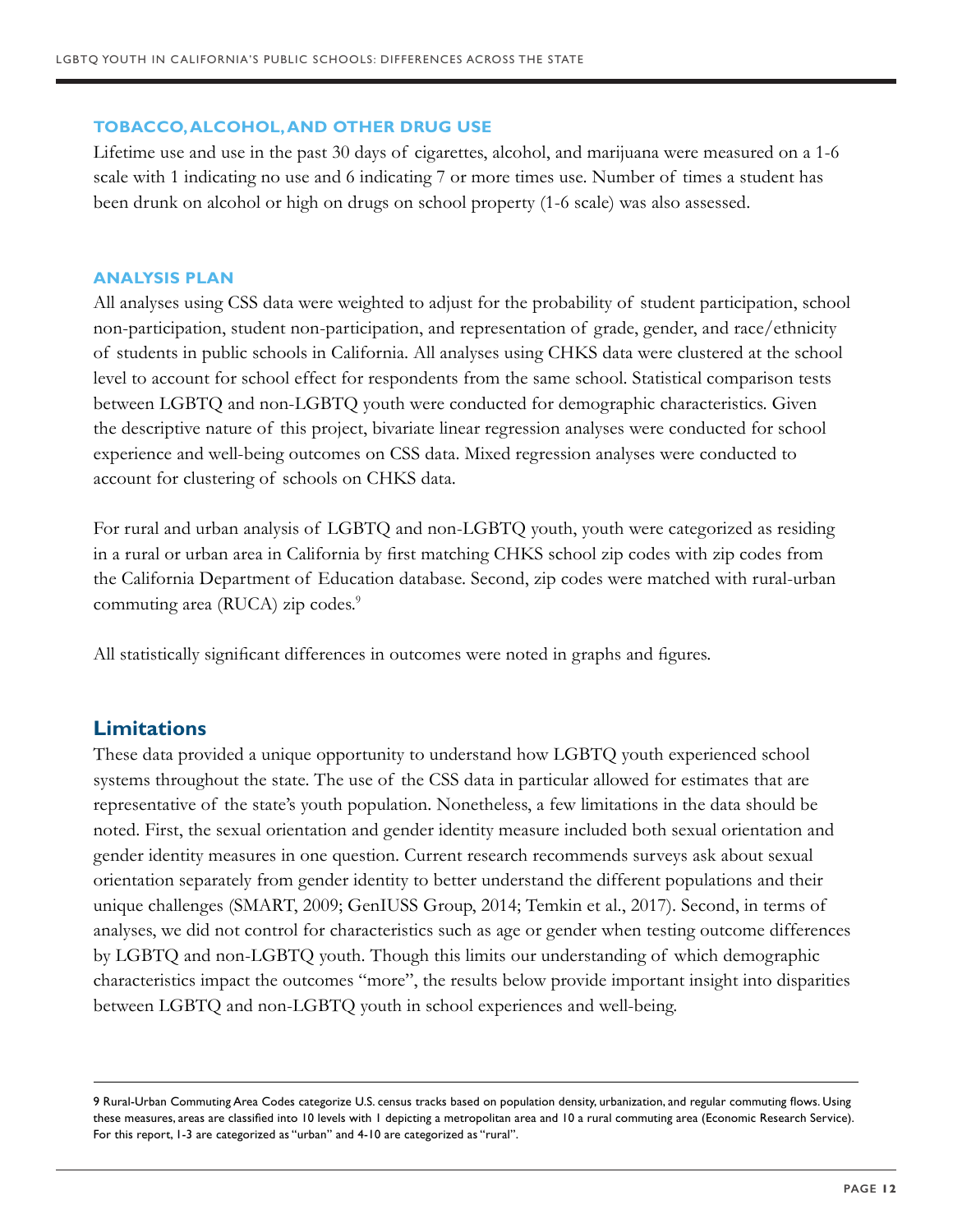# RESULTS

# **LGBTQ Youth in California**

Based on a sample of 28,171 youth age 11-17 in the 2013-2015 CSS, 10.3% of California's public middle and high school youth population identified as LGBTQ. This translates to 101,618 of California's  $7<sup>th</sup>$ ,  $9<sup>th</sup>$ , and  $11<sup>th</sup>$  grade public school population who identified as LGBTQ. Then the remaining, 89.7% (translates to 889,046 California's public school students in  $7<sup>th</sup>$ ,  $9<sup>th</sup>$ , and  $11<sup>th</sup>$  grade) identified as heterosexual, or heterosexual and unsure or decline. For analysis purposes, they were categorized as non-LGBTQ.

### **Demographic Characteristics**

There were several differences in demographic characteristics between LGBTQ and non-LGBTQ youth (Table 1). A higher proportion of LGBTQ youth were female (63.3%) and Black/African American (8.7%) compared to non-LGBTQ youth. In terms of residence, compared to non-LGBTQ youth, a higher proportion of LGBTQ youth lived outside of a traditional home setting, such as at a relative's or friend's home, in the child welfare system, or in a shelter or some type of temporary residence. Additionally, about two times as many LGBTQ youth had a caretaker in military service compared to non-LGBTQ youth.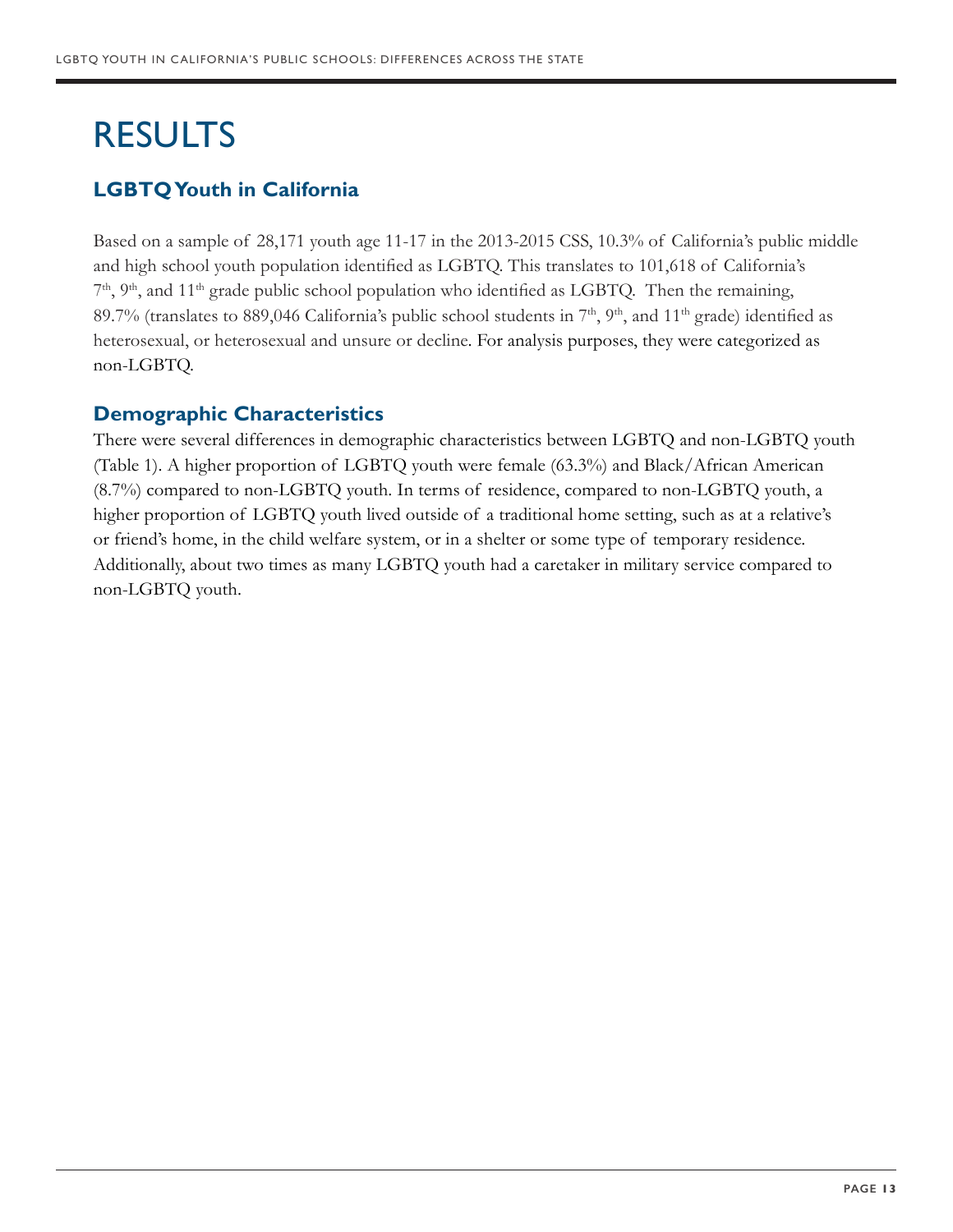|                                                                         | <b>LGBTQ</b><br>$(n=2,809)$ | non-LGBTQ<br>$(n=25, 362)$ |
|-------------------------------------------------------------------------|-----------------------------|----------------------------|
|                                                                         | Mean (SD)                   | Mean (SD)                  |
| Age                                                                     | 14.5(1.7)                   | 14.52(1.7)                 |
|                                                                         | %                           | %                          |
| Sex                                                                     |                             |                            |
| Male                                                                    | 36.7                        | 49.7                       |
| Female                                                                  | 63.3                        | 50.3                       |
| Grade                                                                   |                             |                            |
| 7th                                                                     | 38.8                        | 29.6                       |
| 9th                                                                     | 32.1                        | 35.6                       |
| I I th                                                                  | 29.0                        | 34.8                       |
| Race                                                                    |                             |                            |
| Hispanic/Latino                                                         | 54.4                        | 56.2                       |
| White                                                                   | 20.4                        | 22.3                       |
| <b>Black/African American</b>                                           | 8.7                         | 6.6                        |
| Asian                                                                   | 11.3                        | 10.7                       |
| American Indian/Alaska Native                                           | 0.9                         | 0.6                        |
| Native Hawaiian/Pacific Islander                                        | 1.6                         | 1.5                        |
| Mixed (two or more) races                                               | 2.8                         | 2.2                        |
| Type of home                                                            |                             |                            |
| Home w/ one or more parents/guardian                                    | 86.3                        | 92.6                       |
| Other relative's home                                                   | 3.2                         | 1.6                        |
| A home with more than one family                                        | 5.0                         | 3.2                        |
| Friend's home                                                           | 0.6                         | 0.3                        |
| Foster home, group care, or waiting placement                           | 1.4                         | 0.3                        |
| Hotel/motel                                                             | 0.3                         | 0.1                        |
| Shelter, car, campground, or other transitional or temporary<br>housing | 0.8                         | 0.3                        |
| Other living arrangement                                                | 2.4                         | 1.5                        |
| Parents highest level of education                                      |                             |                            |
| Did not finish high school                                              | 15.9                        | 13.6                       |
| HS degree or some college                                               | 29.9                        | 32.0                       |
| Graduated from college                                                  | 30.3                        | 36.4                       |
| Don't know                                                              | 24.0                        | 18.0                       |
| Caretaker in military                                                   | 8.3                         | 4.3                        |

# Table 1. Demographic Characteristics Of LGBTQ Youth And Non-LGBTQ Youth

Note: Weighted percentages and means, and unweighted sample n is reported.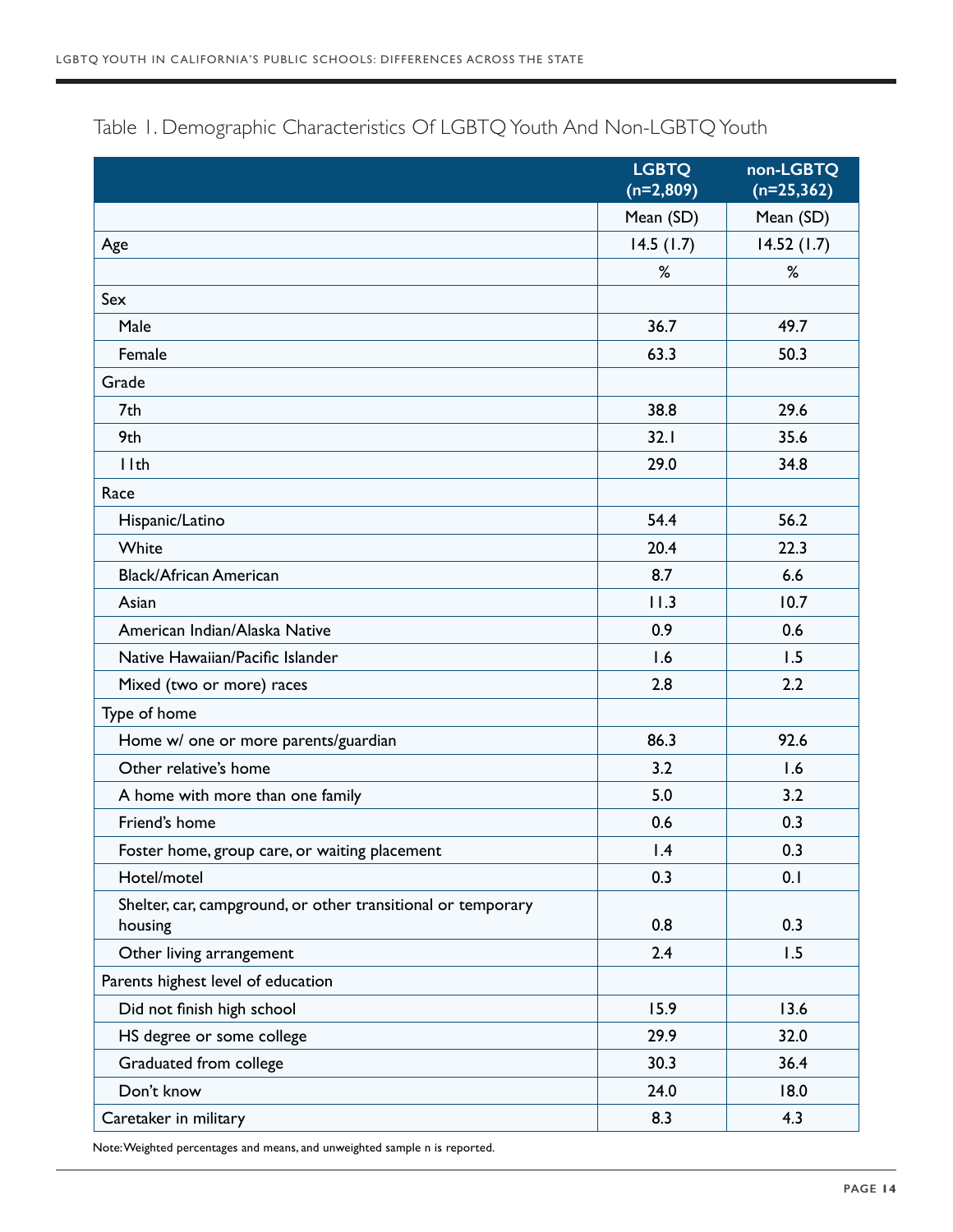#### **SCHOOL EXPERIENCE, SAFETY AND WELL-BEING OF YOUTH**

#### **SCHOOL CLIMATE**

Overall, LGBTQ youth reported they had a lower level of connection with school than their non-LGBTQ peers (Figure 2). LGBTQ youth also reported having slightly less meaningful participation in school, lower expectations from adults, and fewer caring adults in school compared to non-LGBTQ youth.



#### **SCHOOL PERFORMANCE**

In terms of school performance, LGBTQ youth reported lower grades and more school absences in the past year compared to non-LGBTQ youth (Figure 3). Compared to non-LGBTQ youth, a higher proportion of LGBTQ youth were absent from school for a variety of reasons including because: they felt bored at school; didn't get enough sleep; had to care for a family member; wanted to use alcohol or drugs; and didn't feel safe at school (Figure 4). In particular, LGBTQ youth were two times more likely to cite feeling sad, hopeless, and anxious as a reason for missing school than non-LGBTQ youth.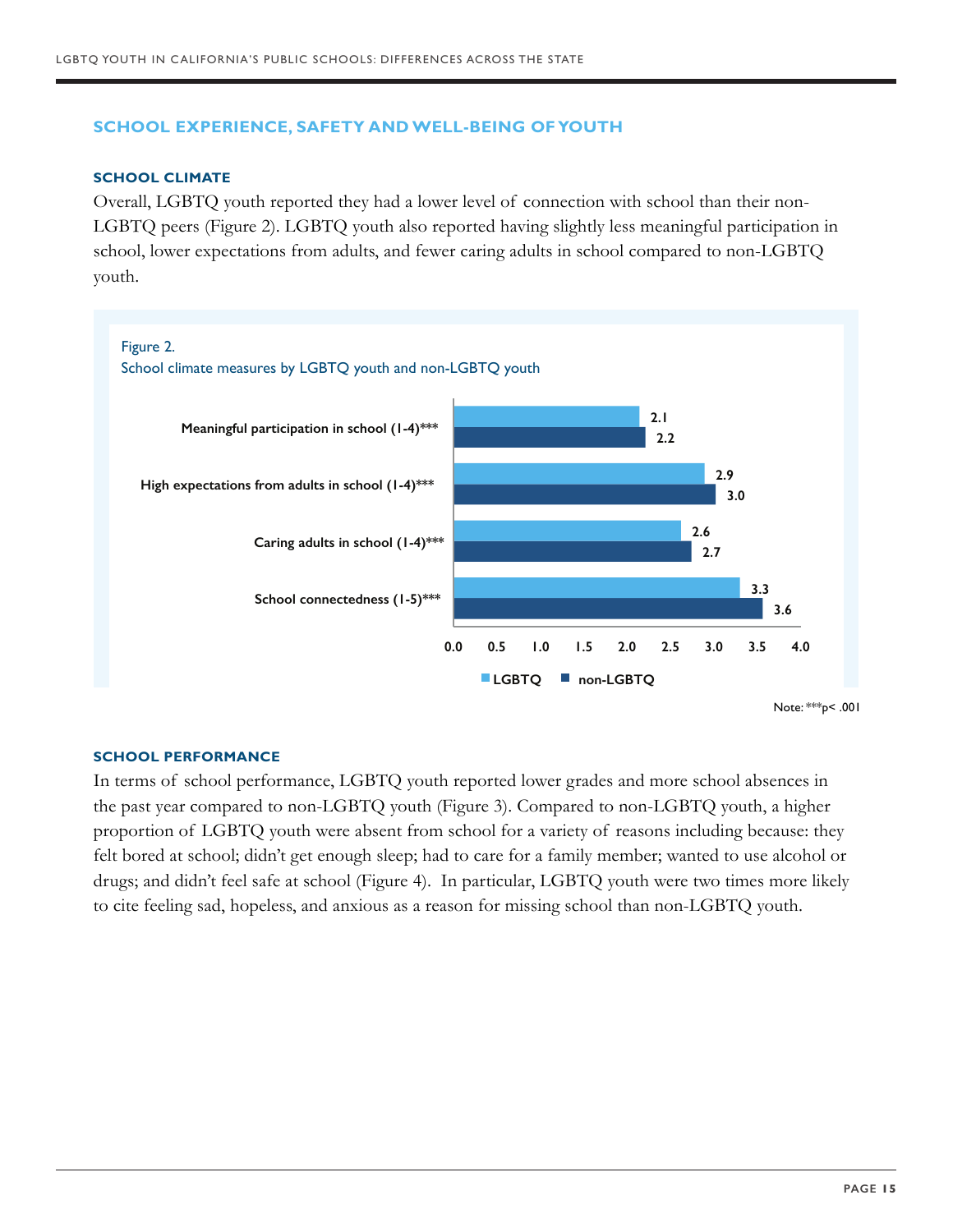

Figure 4.

Reasons for school absence in the past 30 days



Note: \*p<.05, \*\*p< .01, \*\*\*p< .001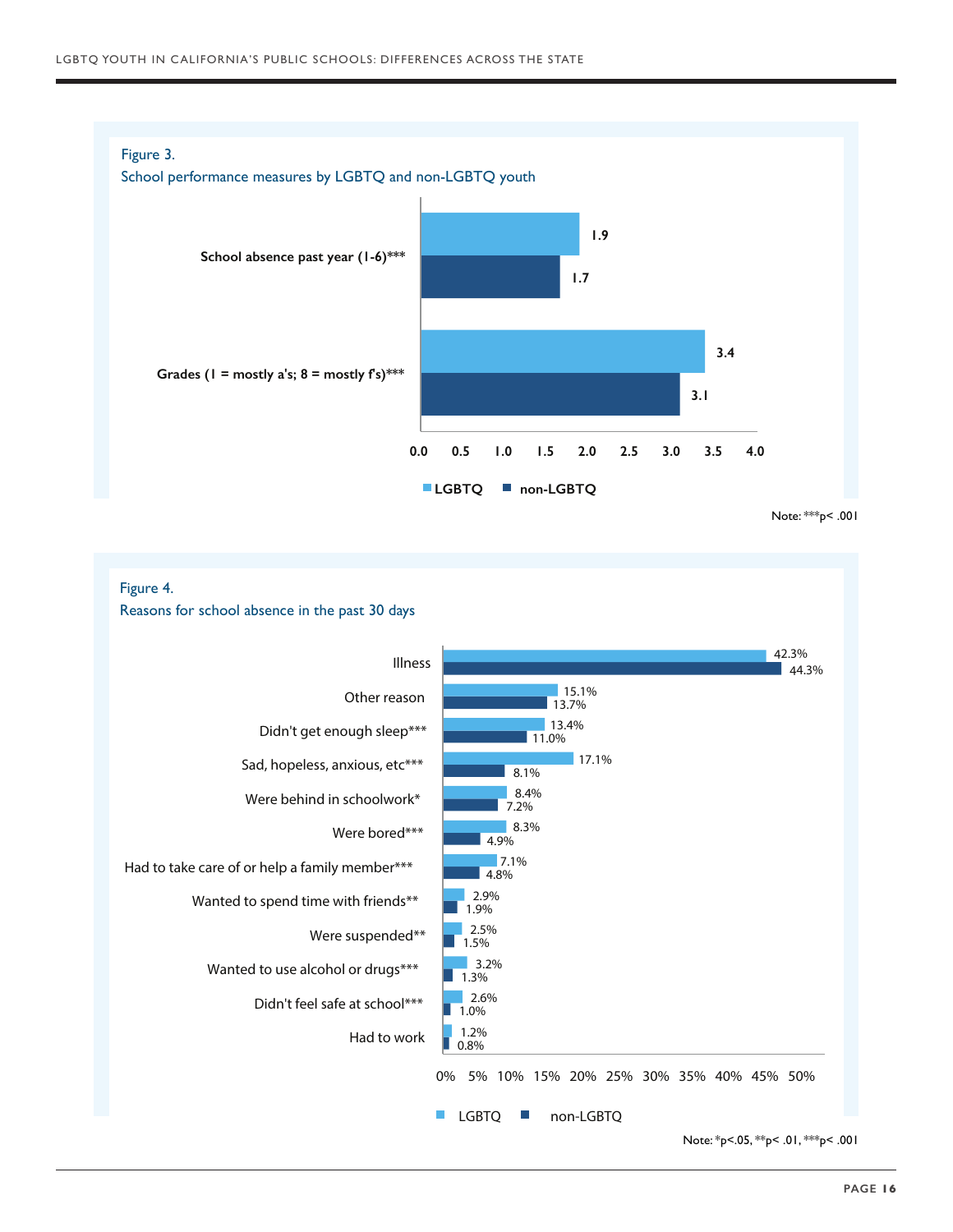#### **SCHOOL SAFETY AND VICTIMIZATION EXPERIENCES**

LGBTQ youth reported experiencing higher rates of victimization such as incidents of verbal harassment or physical abuse, compared to non-LGBTQ youth (Figure 5). LGBTQ youth also reported feeling less safe at school than did non-LGBTQ youth.



#### **TOBACCO, ALCOHOL, AND OTHER DRUG USE**

Substance use analysis was conducted on the CSS' AOD module dataset. About 10.5% identified as LGBTQ and 89.5% identified as non-LGBTQ. Looking across lifetime use and past 30 day use of cigarettes, alcohol, or marijuana, overall use was less than the midpoint 3 across middle and high school students in California. However, LGBTQ youth reported more frequent usage of cigarettes, alcohol, or marijuana compared to non-LGBTQ youth, with the exception of lifetime use of alcohol (Figure 6). LGBTQ youth (average 1.5 times) were also more likely to have been drunk or high on school property compared to non-LGBTQ youth (average 1.3 times) during their time at school.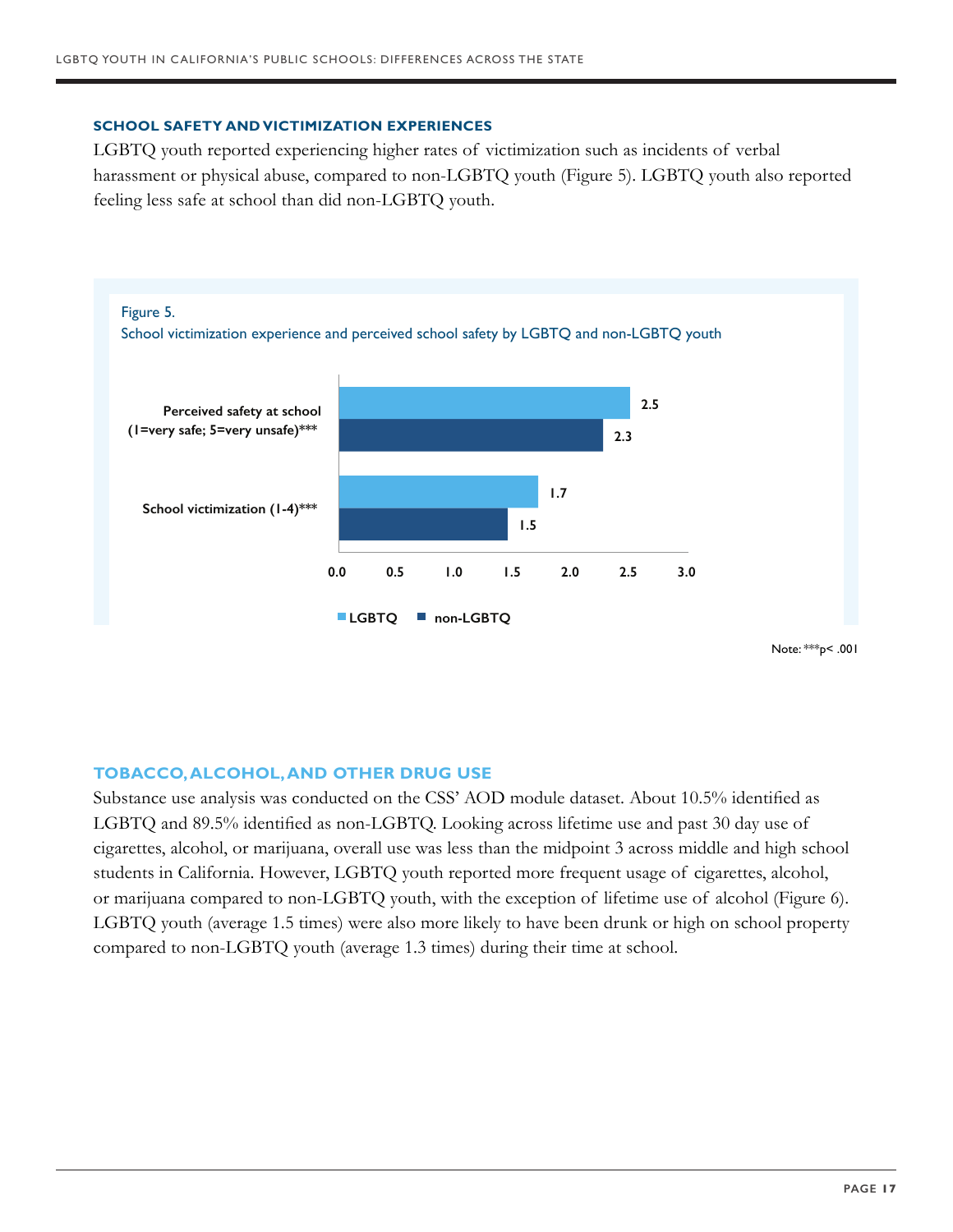

# **LGBTQ Youth In Rural and Urban Areas in California**

#### **DEMOGRAPHICS**

Among youth living in rural areas, 10% identified as LGBTQ youth. Among youth in urban areas, 10.5% identified as LGBTQ.10 Across rural and urban areas, the patterns of differences and similarities between LGBTQ and non-LGBTQ youth were parallel. LGBTQ youth across both settings were more likely to be female, attend non-traditional schools, and more likely African American, American Indian, or of mixed race than rural and urban non-LGBTQ youth. LGBTQ youth were also more likely to have unstable living arrangements compared to non-LGBTQ youth, and were twice as likely to have a caretaker in the military compared to non-LGBTQ youth in rural and urban areas.

10 Weighted population estimates are not reported for analyses by rural and urban areas because CHKS data are not representative. Sample n for LGBTQ and non-LGBTQ youth are reported in Table 2.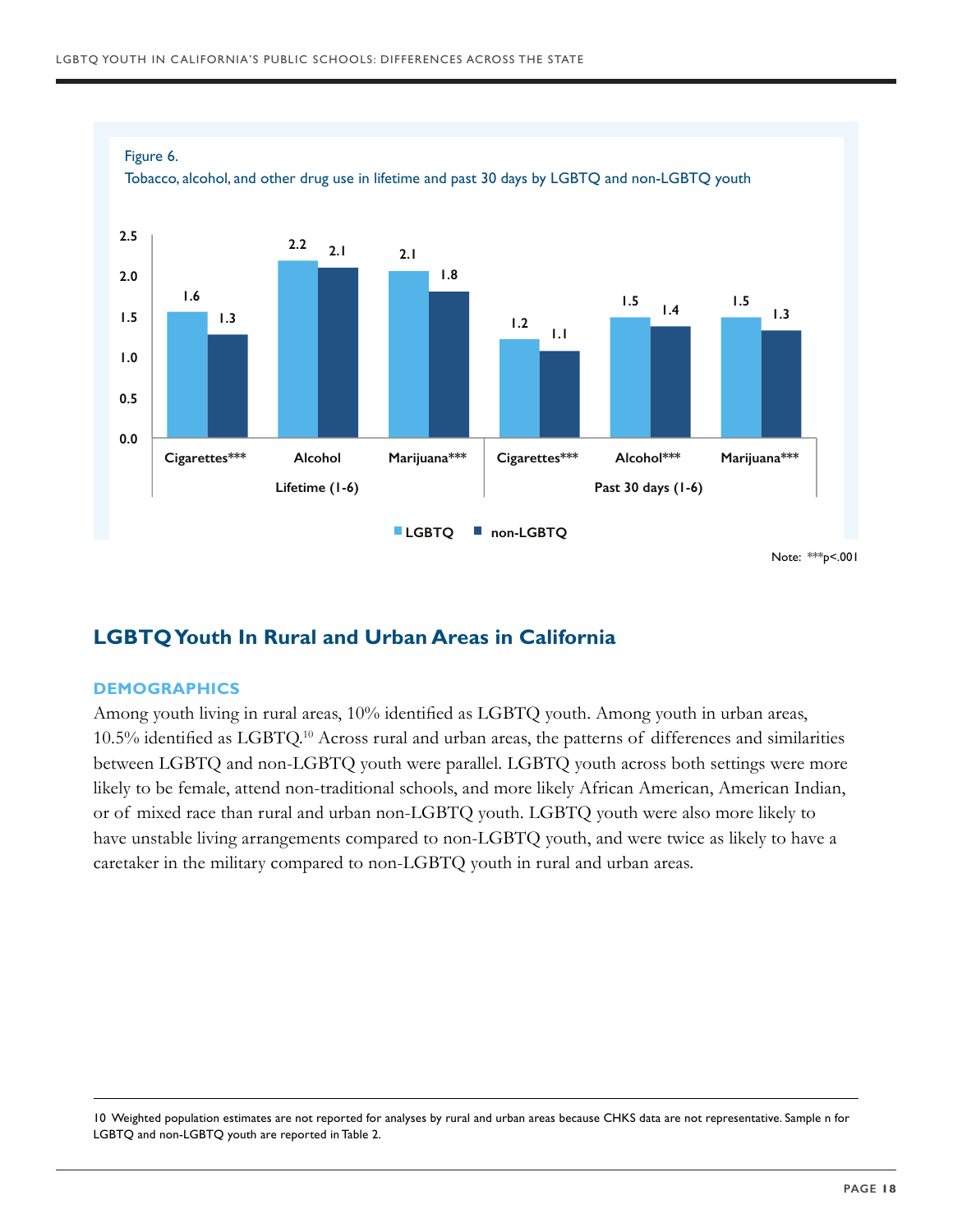|                                                                           | <b>Rural (N=34,942)</b> |               | <b>Urban (N=380,079)</b> |               |
|---------------------------------------------------------------------------|-------------------------|---------------|--------------------------|---------------|
|                                                                           | <b>LGBTQ</b>            | non-LGBTQ     | <b>LGBTQ</b>             | non-LGBTQ     |
|                                                                           | $(n=3,486)$             | $(n=31, 456)$ | $(n=39,985)$             | $(n=340,094)$ |
|                                                                           | Mean(S.D.)              | Mean(S.D.)    | Mean(S.D.)               | Mean(S.D.)    |
| Age (between 11-17 years old)                                             | 14.5(1.7)               | 14.6(1.6)     | 14.4(1.7)                | 14.5(1.7)     |
|                                                                           | %                       | %             | %                        | %             |
| Sex                                                                       |                         |               |                          |               |
| Male                                                                      | 38.7                    | 50.0          | 38.2                     | 49.8          |
| Female                                                                    | 61.3                    | 50.0          | 61.8                     | 50.2          |
| Grade                                                                     |                         |               |                          |               |
| 6th-8th                                                                   | 31.1                    | 26.9          | 35.0                     | 28.4          |
| 9th-12th                                                                  | 63.7                    | 70.0          | 61.6                     | 69.4          |
| nontraditional                                                            | 5.3                     | 3.1           | 3.4                      | 2.2           |
| Race                                                                      |                         |               |                          |               |
| Hispanic/Latino                                                           | 49.9                    | 52.0          | 49.0                     | 49.I          |
| White                                                                     | 28.9                    | 31.6          | 19.0                     | 21.4          |
| <b>Black/African American</b>                                             | 2.4                     | 1.6           | 4.8                      | 3.9           |
| Asian                                                                     | 2.8                     | 2.4           | 12.5                     | 13.3          |
| American Indian/Alaska Native                                             | 3.8                     | 2.4           | 1.3                      | 0.8           |
| Native Hawaiian/Pacific Islander                                          | 0.9                     | 0.7           | 1.6                      | 1.9           |
| Mixed (two or more) races                                                 | 11.4                    | 9.3           | 11.8                     | 9.7           |
| Type of home                                                              |                         |               |                          |               |
| Home w/ one or more parents/guardian                                      | 83.1                    | 92.0          | 83.6                     | 91.9          |
| Other relative's home                                                     | 3.9                     | 1.9           | 3.5                      | 1.8           |
| A home with more than one family                                          | 4.5                     | 2.4           | 5.5                      | 3.4           |
| Friend's home                                                             | 1.7                     | 0.5           | 1.2                      | 0.4           |
| Foster home, group care, or waiting<br>placement                          | 1.6                     | 0.6           | 1.4                      | 0.4           |
| Hotel/motel                                                               | 0.8                     | 0.2           | 0.7                      | 0.2           |
| Shelter, car, campground, or other transi-<br>tional or temporary housing | 1.3                     | 0.4           | 1.2                      | 0.3           |
| Other living arrangement                                                  | 3.2                     | 2.0           | 3.0                      | 1.7           |
| Parents highest level of education                                        |                         |               |                          |               |
| Did not finish high school                                                | 16.4                    | 15.4          | 14.7                     | 13.3          |
| HS degree and some college                                                | 32.9                    | 34.3          | 27.8                     | 28.8          |
| Graduated from college                                                    | 25.3                    | 30.6          | 34.2                     | 40.4          |
| Don't know                                                                | 25.4                    | 19.7          | 23.3                     | 17.5          |
| Caretaker in military                                                     | 10.0                    | 5.4           | 8.4                      | 4.4           |

Table 2. Demographics of youth in California in Rural and Urban Areas by LGBTQ identity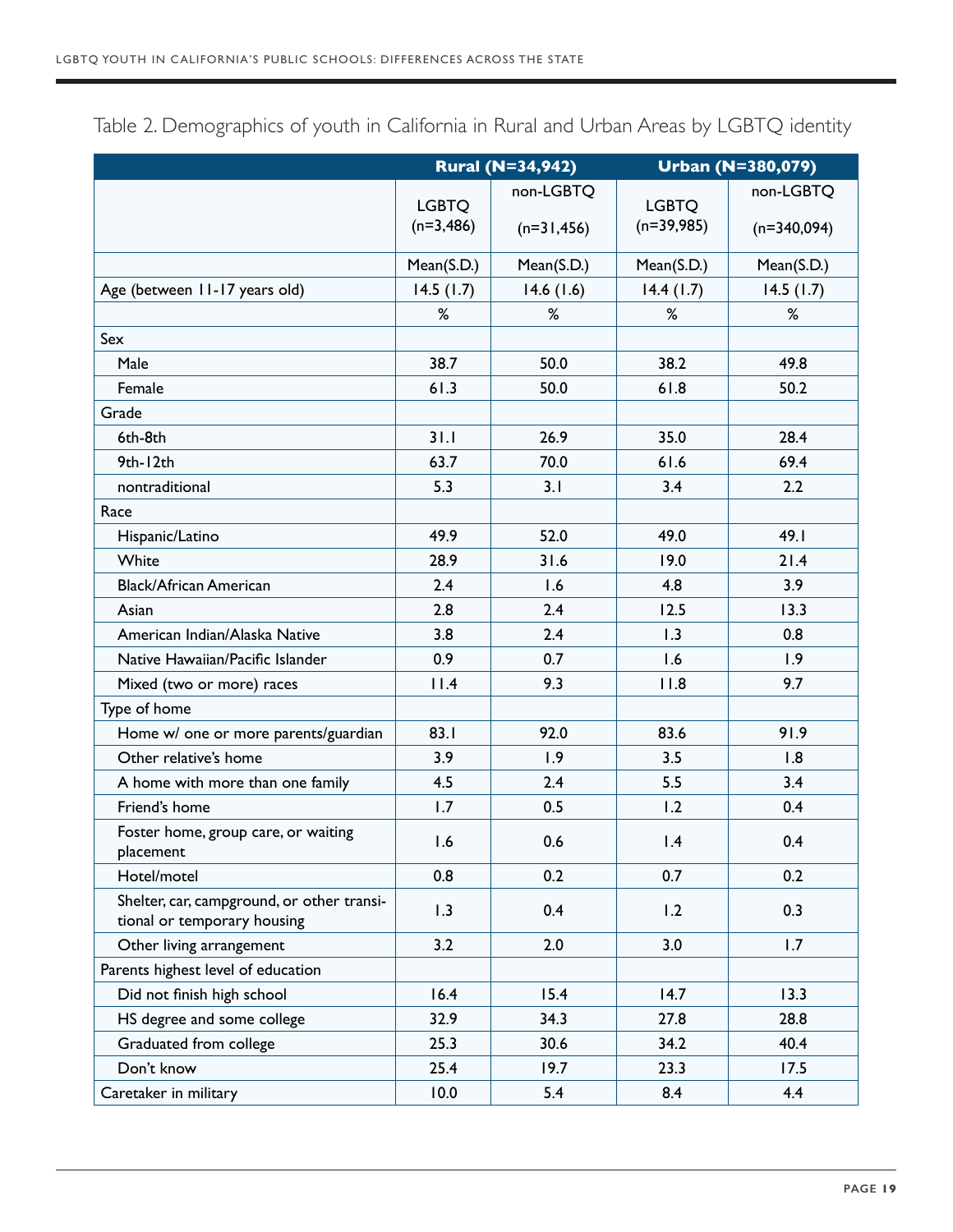#### **SCHOOL EXPERIENCE, SAFETY AND WELL-BEING OF YOUTH**

#### **SCHOOL CLIMATE**

In terms of school climate, LGBTQ youth in rural areas appeared to have experienced a more negative setting than LGBTQ youth in urban areas. That is, LGBTQ youth in rural communities reported lower levels of school connectedness (Figure 7), fewer caring relationships, and less meaningful participation at school compared to urban LGBTQ youth.



#### **STUDENT PERFORMANCE**

In terms of grades and rates of school absences, LGBTQ youth living in rural areas did not differ from LGBTQ youth in urban areas. There was also no difference across rural and urban LGBTQ youth around reasons for missing school.

#### **SCHOOL VICTIMIZATION AND PERCEIVED SAFETY**

LGBTQ youth living in rural areas reported feeling less safe at school, but did not differ in terms of instances of school victimization, compared to urban LGBTQ youth (Figure 8).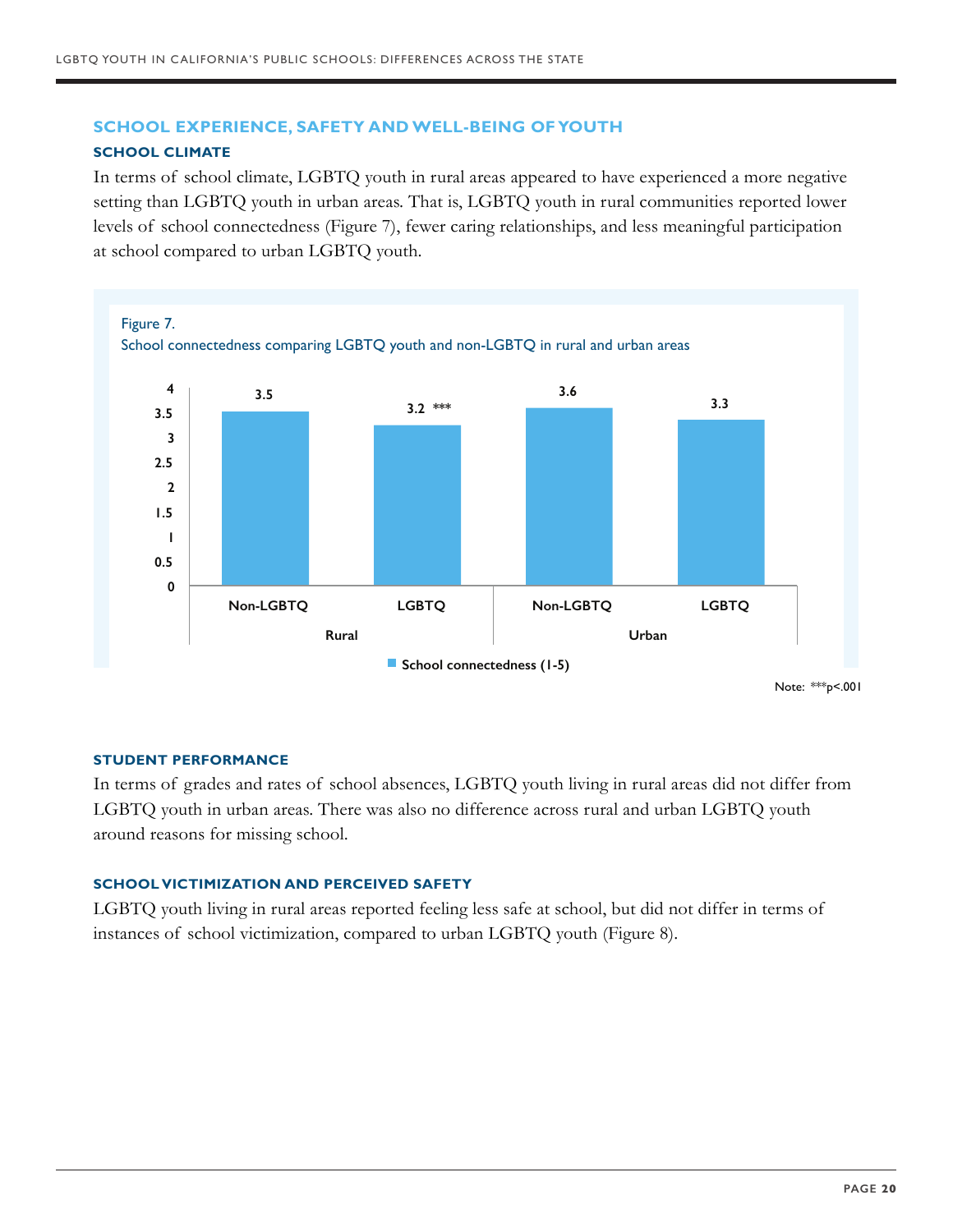

Note: \*\*\*p<.001

#### **TOBACCO, ALCOHOL, AND OTHER DRUG USE**

LGBTQ youth in rural areas reported higher levels of lifetime cigarette use, compared to urban LGBTQ youth (Figure 9). There were no differences in cigarette use in the past 30 days. There were also no differences between the groups in terms of alcohol or marijuana use for lifetime and past 30 days, or number of times students were drunk or high on school property.



Note: \*\*\*p<.001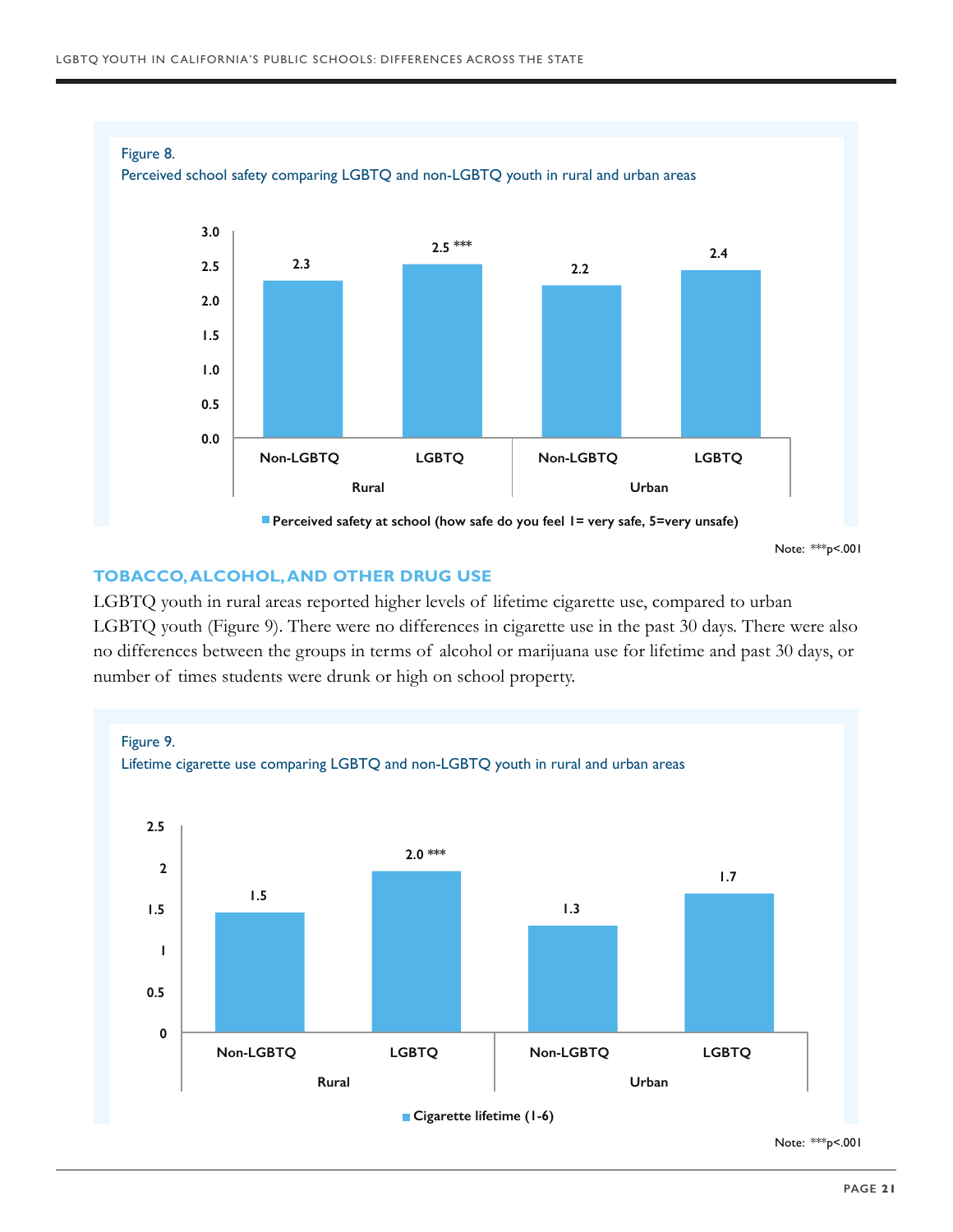# **CONCLUSIONS**

This study demonstrated that LGBTQ youth across the state experienced disparities in school climate, victimization reports, and substance use. The report also highlighted the regional diversity of California by showing the differences in outcomes and experiences between youth in rural versus urban areas. The disparities we see between LGBTQ and non-LGBTQ youth in schools and housing contexts in California reflect what other studies have shown at more local and at national levels. Given the protective policy setting of California, these data point to the need to better understand how well state public policies are implemented and enforced to promote the positive effects of these laws and regulations. Additionally, because public policies likely cannot address all factors contributing to the negative experiences of LGBTQ youth, these data indicate a need to identify community- and schoollevel interventions that target the ways poor school climates and substance use impact LGBTQ youth specifically. Finally, the findings showed that where LGBTQ youth lived and went to school mattered for their experiences with school climate, feeling safe at school, and cigarette use. Future public policy and community-based research projects should focus on better understanding how rural settings create challenges and potential opportunities for LGBTQ youth. These results may also inform social action and interventions for LGBTQ youth state-wide.